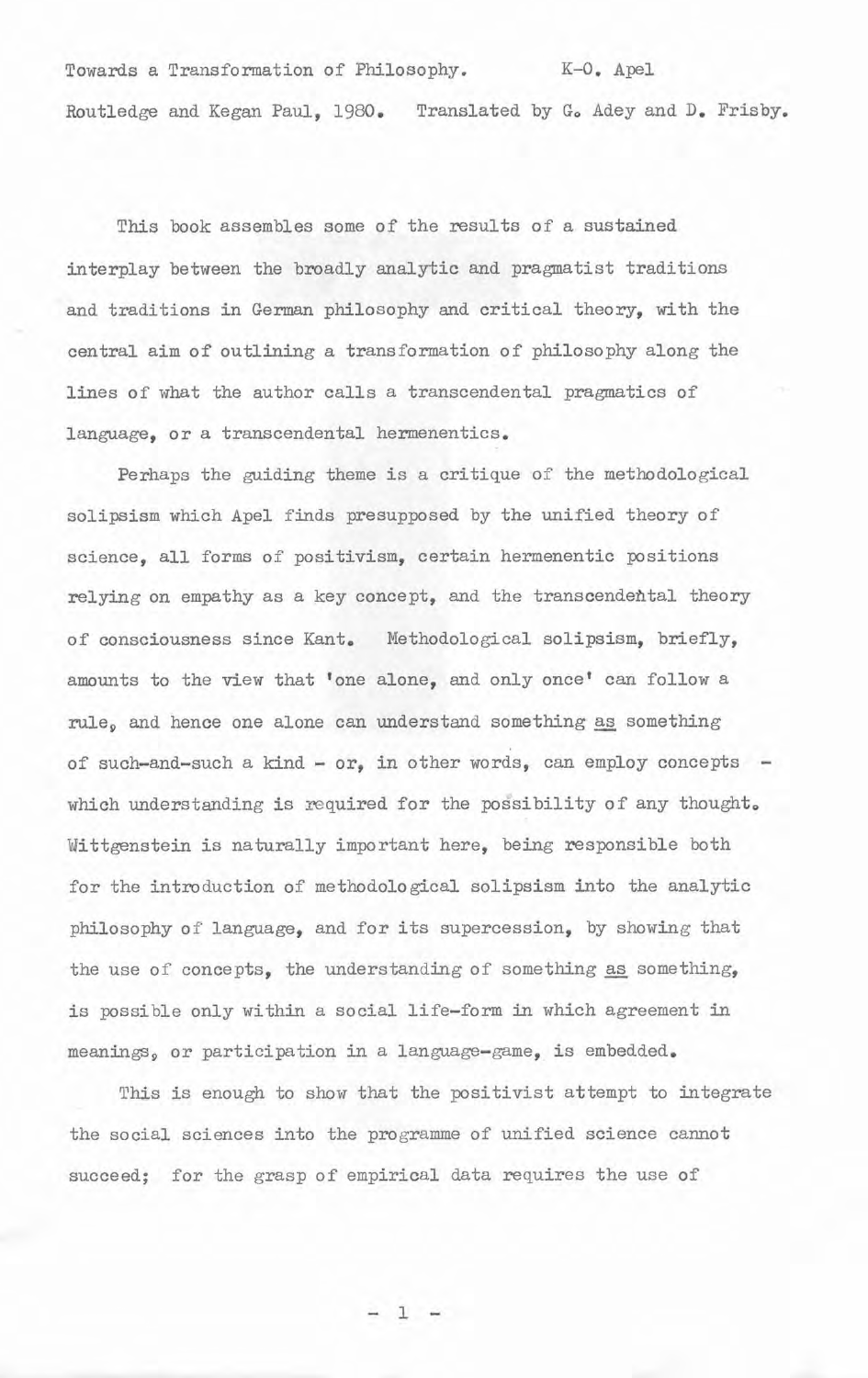concepts, and this necessarily presupwses communication between subjects in a language-game, and hence a cognitive interest in understanding others. Social interaction and communication cannot then be reduced to sets of causal relationships between objects (for example, in behaviourism), nor can the cognitive interest in understanding others be treated as merely one empirical psychological datum among others; for these attempts to establish a separation between the subject and its object, in accordance with a cognitive interest in the technical control of the object, always presuppose, in the very use of concepts, the cognitive interest in understanding the other as a communicant; a co-subject rather than an object.

Before bringing on the third in the triad of cognitive interests which Apel shares with Habermas, we need to see how the programme escapes the relativism of those like Win ch, who, taking up Wittgenstein's themes, argued that the participation in a language-game required in order to understand a particular social life-form rules out any critical questioning of that life-form. We can understand a society only in its own terms; philosophy leaves everything as it is. Apel argues instead that, rather than take empirically given language-game as the starting-point of philosophy and accept the conservatism that goes with it, we should investigate the necessary conditions of the possibility of any communication, the stmcture required for any language-game to exist at all. The uncovering of these conditions is the work of a transcendental pragmatics of language. Among the conditions is that a certain notion of communication - which Apel calls the transcendental language-game, and which involves,at least,subjeots telling significant

 $-2-$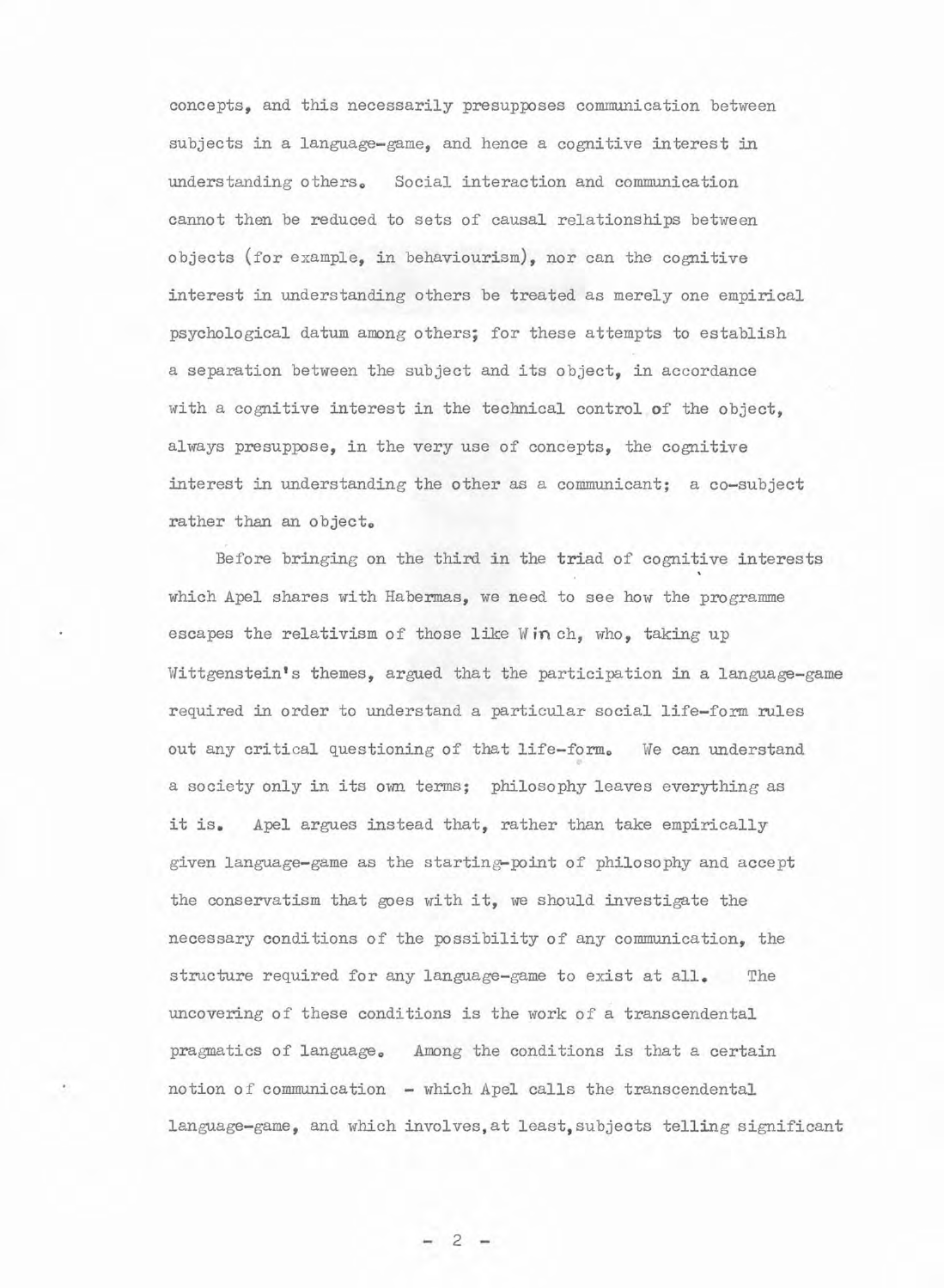truths to others who are treated as equal members of the community - is a norm for participants in any given language-game. **<sup>A</sup>**norm not in that it is statistically the case that this is so (societies exist, as we know, where this does not hold), but in that this notion of communication sets an ideal of what is to be aimed at in social interaction. To illustrate: unless a child implicitly takes its parent to be saying something true and relevant to it, it will not be able to correlate utterances with states of affairs in the world, and so not be able to grasp their meaning at all.

In the light of this ideal communication community, critical theory takes actually existing social formations to task. It uncovers ways in which communication is obstructed or broken down by prevailing social, political, psychological and ideological structures: it does this in a language which cannot be restricted to the particular social life-form in question, but is nevertheless in principle accessible to, and its claims verifiable by, participants in that society through a process of critical self-reflection. In this way Marxist theory, psychoanalytic theory and the critique of ideology are seen to be governed by an interest in the emancipation of the self and others in order to achieve that ideal community which is presupposed, as an action-guiding norm, by any communication, or indeed thought, whatsoever. In this way also, the refusal of Marxists to divorce their theory from communist values is given a transcendental gmunding: the Marxist critique is not just an account of capitalist society, but is necessarily a guide to its active transformation.